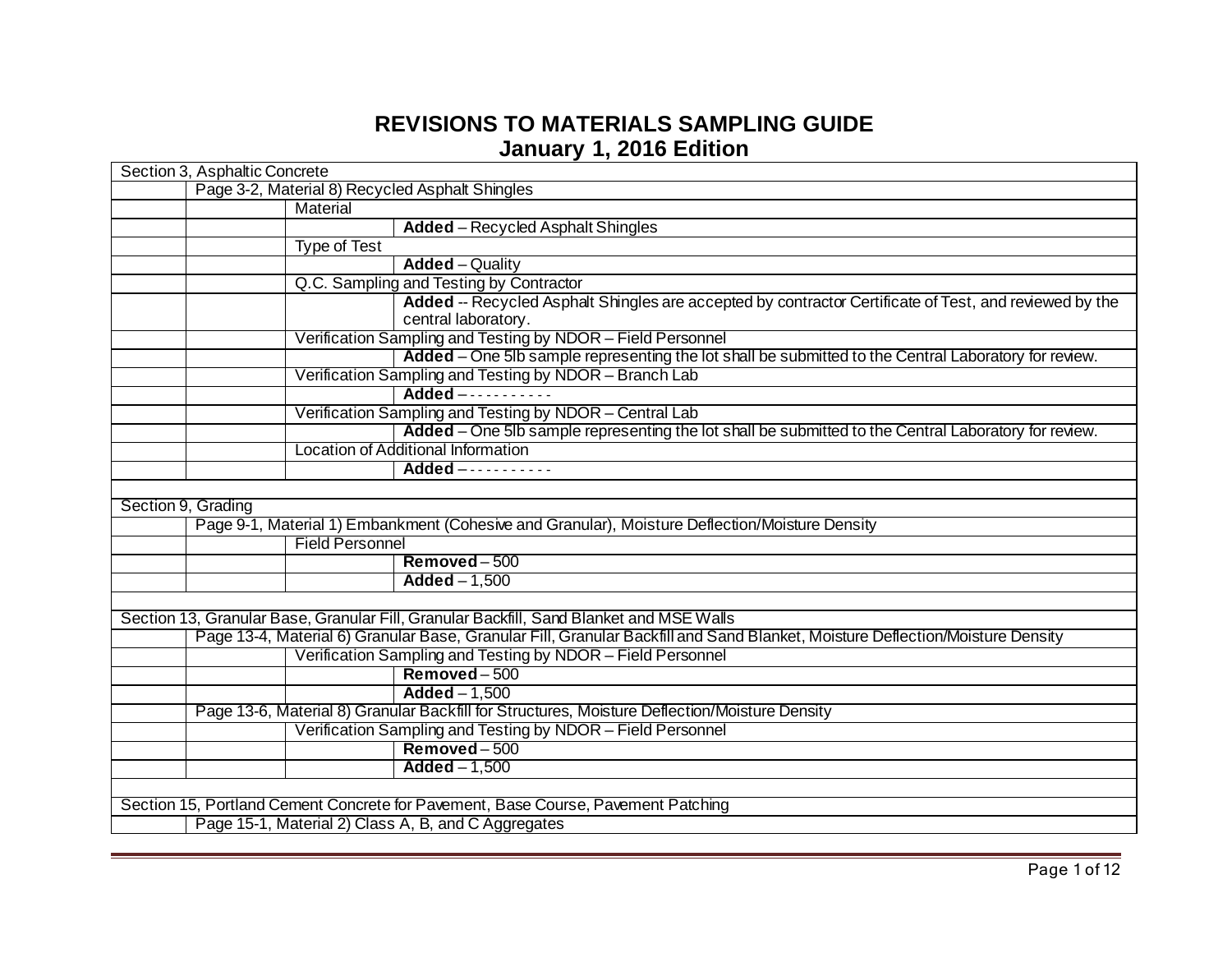| <b>Type of Test</b>                                |                                                                   |
|----------------------------------------------------|-------------------------------------------------------------------|
|                                                    | Removed-Colorimetric, Percent Clay                                |
| Page 15-1, Material 3) Class R Aggregate           |                                                                   |
|                                                    | Q.C. Sampling and Testing by Contractor                           |
|                                                    | $Removed-1,000$                                                   |
|                                                    | $Added - 2,000$                                                   |
|                                                    | Verification Sampling and Testing by NDOR - Field Personnel       |
|                                                    | $Removed - 3,000$                                                 |
|                                                    | $Added - 6,000$                                                   |
|                                                    | Verification Sampling and Testing by NDOR - Central Lab           |
|                                                    | $R$ emoved $-3,000$                                               |
|                                                    | $Added - 6,000$                                                   |
|                                                    | Page 15-5, Material 25) Concrete Pavement Repair Flexible Polymer |
| Item or Group                                      |                                                                   |
|                                                    | Added - 25) Concrete Pavement Repair Flexible Polymer             |
| Sample Required                                    |                                                                   |
|                                                    | Added -----------                                                 |
| <b>Approved Products List</b>                      |                                                                   |
|                                                    | $Added - Yes$                                                     |
| Required                                           | <b>Manufacturer Certified Tests</b>                               |
|                                                    | $Added - No$                                                      |
|                                                    | Manufacturer Certification of Compliance Required                 |
|                                                    | $Added - No$                                                      |
|                                                    | Location of Additional Information                                |
|                                                    | Added -----------                                                 |
| Page 15-5, Material 26) Pigmented Concrete Coating |                                                                   |
| Item or Group                                      |                                                                   |
|                                                    | Added - 26) Pigmented Concrete Coating                            |
| <b>Sample Required</b>                             |                                                                   |
|                                                    | Added -----------                                                 |
| <b>Approved Products List</b>                      |                                                                   |
|                                                    | $Added - Yes$                                                     |
|                                                    | Manufacturer Certified Tests Required                             |
|                                                    | $Added - No$                                                      |
|                                                    | Manufacturer Certification of Compliance Required                 |
|                                                    | $Added - No$                                                      |
|                                                    | Location of Additional Information                                |
|                                                    | Added -----------                                                 |
|                                                    |                                                                   |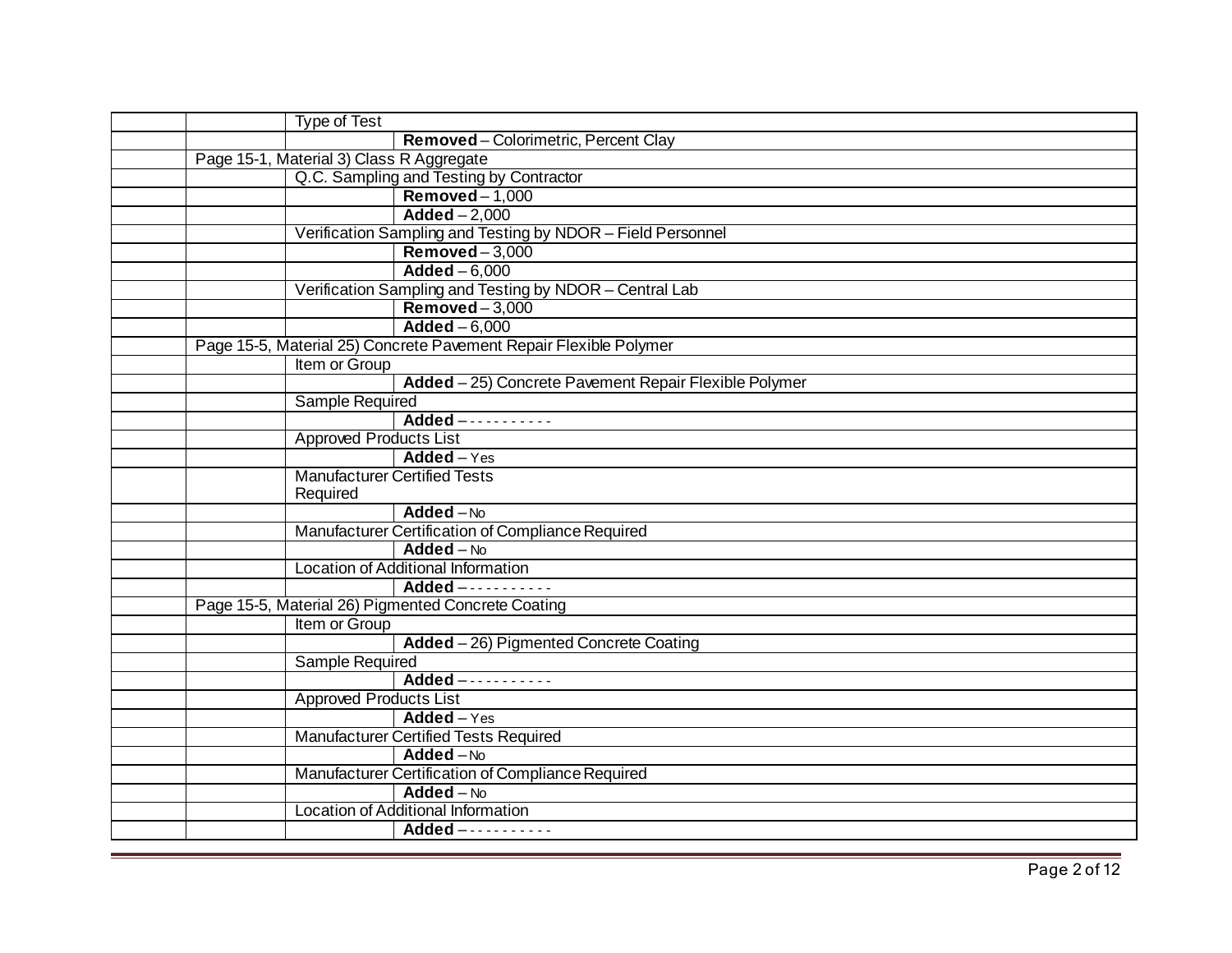| Page 15-5, Material 27) Epoxy Penetrating Sealers                                              |  |  |
|------------------------------------------------------------------------------------------------|--|--|
| Item or Group                                                                                  |  |  |
| Added - 27) Epoxy Penetrating Sealers                                                          |  |  |
| <b>Sample Required</b>                                                                         |  |  |
| Added -----------                                                                              |  |  |
| <b>Approved Products List</b>                                                                  |  |  |
| $Added - Yes$                                                                                  |  |  |
| <b>Manufacturer Certified Tests Required</b>                                                   |  |  |
| $Added - No$                                                                                   |  |  |
| Manufacturer Certification of Compliance Required                                              |  |  |
| $Added - No$                                                                                   |  |  |
| Location of Additional Information                                                             |  |  |
| Added -----------                                                                              |  |  |
| Page 15-5, Material 28) Powdered Epoxy Resin Coating Material                                  |  |  |
| Item or Group                                                                                  |  |  |
| Added - 28) Powdered Epoxy Resin Coating Material                                              |  |  |
| <b>Sample Required</b>                                                                         |  |  |
| Added -----------                                                                              |  |  |
| <b>Approved Products List</b>                                                                  |  |  |
| Added - Yes                                                                                    |  |  |
| <b>Manufacturer Certified Tests Required</b>                                                   |  |  |
| $Added - No$                                                                                   |  |  |
| Manufacturer Certification of Compliance Required                                              |  |  |
| $Added - No$                                                                                   |  |  |
| Location of Additional Information                                                             |  |  |
| Added -----------                                                                              |  |  |
| Page 15-5, Material 29) Sealing Compounds - Type I (Flow, Self-Leveling) and Type II (Non-Sag) |  |  |
| Item or Group                                                                                  |  |  |
| Added - 29) Sealing Compounds - Type I (Flow, Self-Leveling) and Type II (Non-Sag)             |  |  |
| <b>Sample Required</b>                                                                         |  |  |
| Added -----------                                                                              |  |  |
| <b>Approved Products List</b>                                                                  |  |  |
| $Added - Yes$                                                                                  |  |  |
| <b>Manufacturer Certified Tests Required</b>                                                   |  |  |
| $Added - No$                                                                                   |  |  |
| Manufacturer Certification of Compliance Required                                              |  |  |
| $Added - No$                                                                                   |  |  |
| Location of Additional Information                                                             |  |  |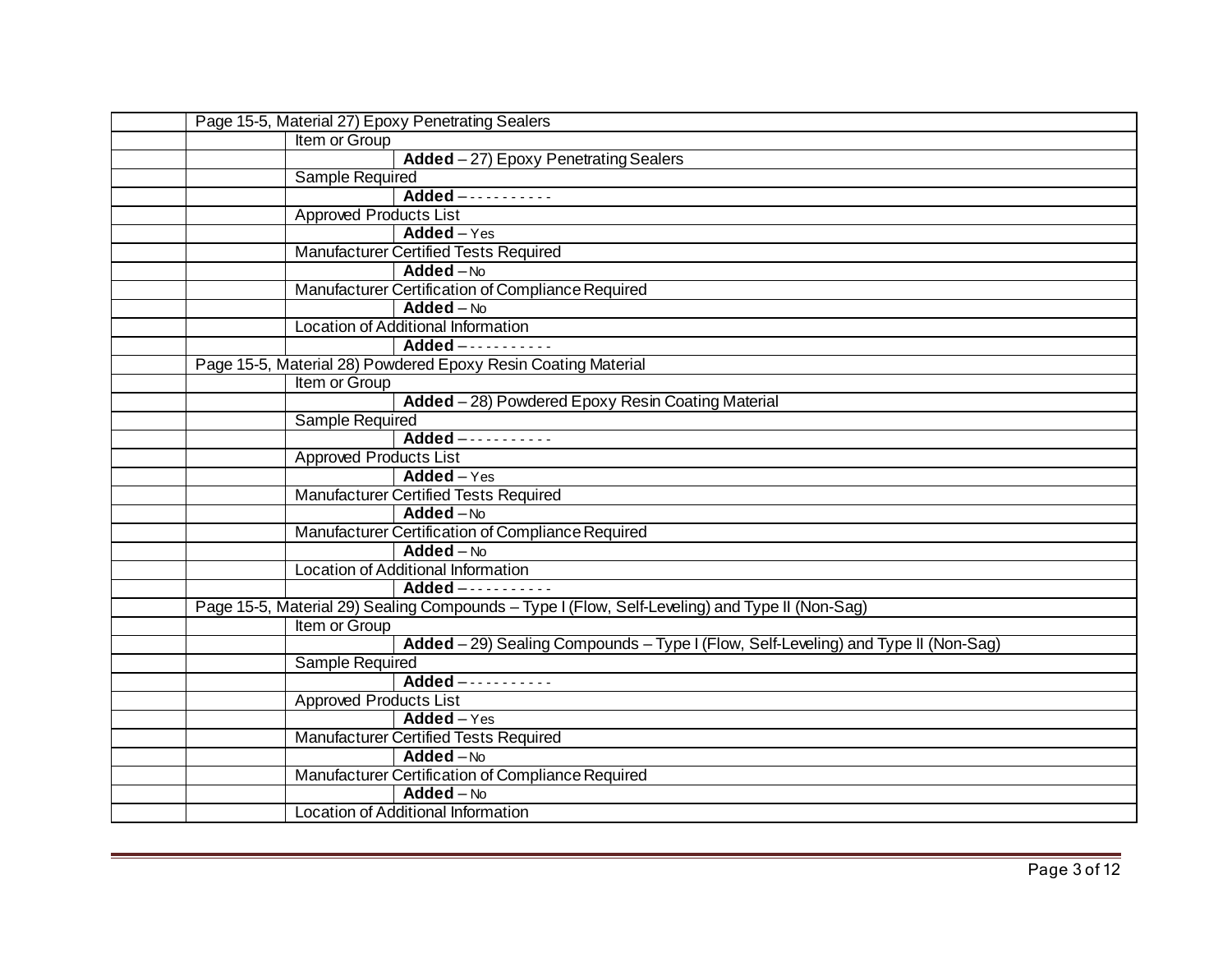|                                          | Added -----------                                                                            |
|------------------------------------------|----------------------------------------------------------------------------------------------|
|                                          | Page 15-5, Material 30) Bond Breakers for Dowel Bars                                         |
| Item or Group                            |                                                                                              |
|                                          | $Added - 30$ ) Bond Breakers for Dowel Bars                                                  |
| <b>Sample Required</b>                   |                                                                                              |
|                                          | Added -----------                                                                            |
|                                          | <b>Approved Products List</b>                                                                |
|                                          | Added - Yes                                                                                  |
|                                          | <b>Manufacturer Certified Tests Required</b>                                                 |
|                                          | $Added - No$                                                                                 |
|                                          | Manufacturer Certification of Compliance Required                                            |
|                                          | $Added - No$                                                                                 |
|                                          | <b>Location of Additional Information</b>                                                    |
|                                          | Added -----------                                                                            |
|                                          |                                                                                              |
|                                          | Section 16, Portland Cement Concrete for Structures, Culverts and Miscellaneous Construction |
|                                          | Page 16-1, Material 2) Class A, B, and C Aggregates                                          |
| <b>Type of Test</b>                      |                                                                                              |
|                                          | Removed-Colorimetric, Percent Clay                                                           |
| Page 16-1, Material 2) Class R Aggregate |                                                                                              |
|                                          | Q.C. Sampling and Testing by Contractor                                                      |
|                                          | $Removed-1,000$                                                                              |
|                                          | $Added - 2,000$                                                                              |
|                                          | Verification Sampling and Testing by NDOR - Field Personnel                                  |
|                                          | $Removed-3,000$                                                                              |
|                                          | $Added - 6,000$                                                                              |
|                                          | Verification Sampling and Testing by NDOR - Branch Lab                                       |
|                                          | Added -----------                                                                            |
|                                          | Verification Sampling and Testing by NDOR - Central Lab                                      |
|                                          | $Removed-3,000$                                                                              |
|                                          | $Added - 6,000$                                                                              |
|                                          | Location of Additional Information                                                           |
|                                          | Added -----------                                                                            |
| Page 16-4, Material 11) Shotcrete        |                                                                                              |
| Material                                 |                                                                                              |
|                                          | Added - Material 11) Shotcrete                                                               |
| <b>Type of Test</b>                      |                                                                                              |
|                                          | Added -----------                                                                            |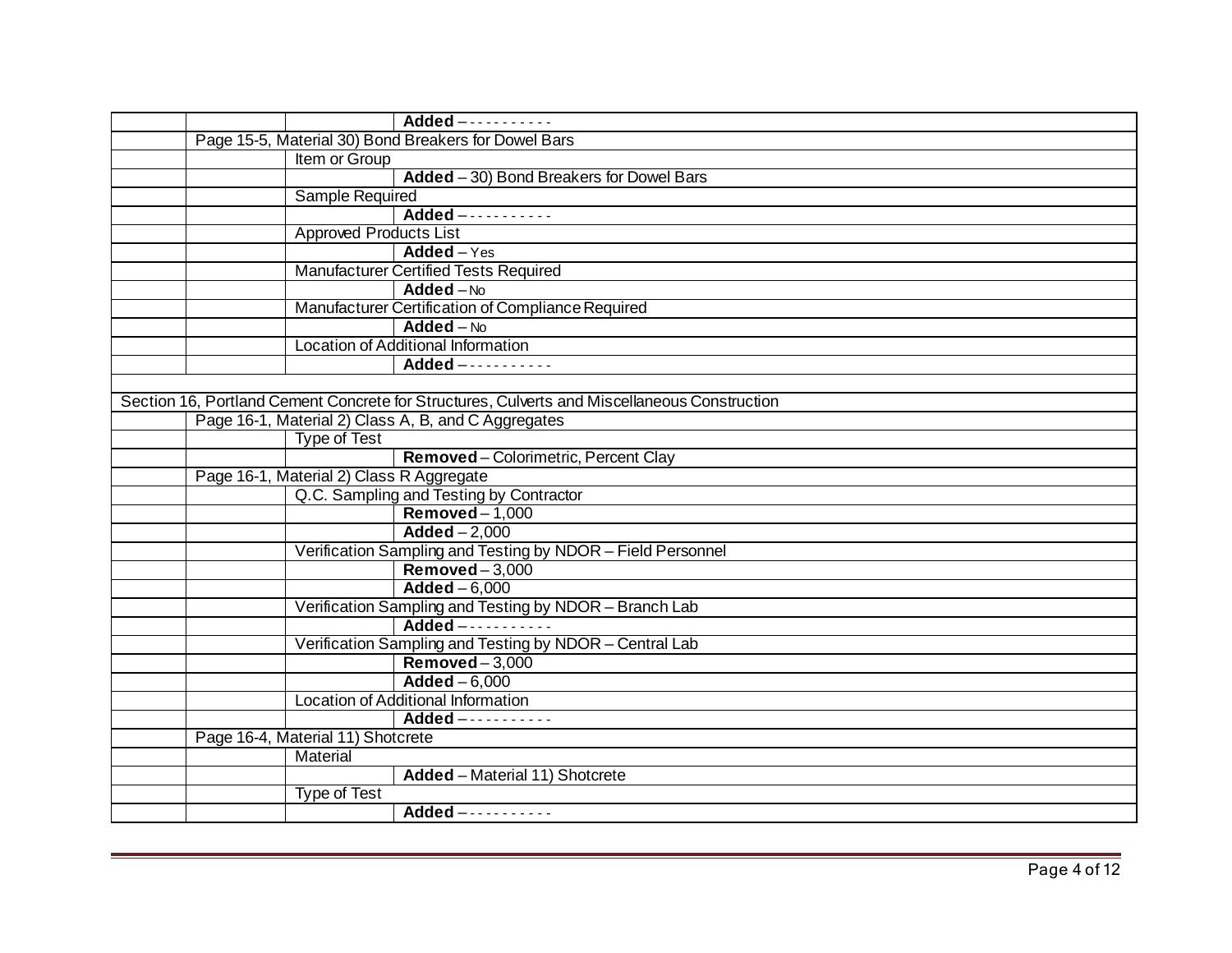| Q.C. Sampling and Testing by Contractor                                                            |
|----------------------------------------------------------------------------------------------------|
| $Added$ -----------                                                                                |
| Verification Sampling and Testing by NDOR - Field Personnel                                        |
| Added -----------                                                                                  |
| Verification Sampling and Testing by NDOR - Branch Lab                                             |
| Added -----------                                                                                  |
| Verification Sampling and Testing by NDOR - Central Lab                                            |
| Added -----------                                                                                  |
| Location of Additional Information                                                                 |
| Added -----------                                                                                  |
| Page 16-4, Material 11) Shotcrete, A) Mortar Cubes                                                 |
| Material                                                                                           |
| Added - Material 11) Shotcrete, A) Mortar Cubes                                                    |
| <b>Type of Test</b>                                                                                |
| <b>Added</b> - Compressive Strength                                                                |
| Q.C. Sampling and Testing by Contractor                                                            |
| Added -----------                                                                                  |
| Verification Sampling and Testing by NDOR - Field Personnel                                        |
| Removed - Two sets of three 2-inch cubes shall be made for every day's production. Cubes will be   |
| tested in the branch or central laboratory.                                                        |
| Added - Two sets of three 2-inch cubes shall be made for every day's production.                   |
| Verification Sampling and Testing by NDOR - Branch Lab                                             |
| Added - Cubes will be tested in the branch or central laboratory.                                  |
| Verification Sampling and Testing by NDOR - Central Lab                                            |
| Added – Cubes will be tested in the branch or central laboratory.                                  |
| Location of Additional Information                                                                 |
| Added - Section 27, Note 6                                                                         |
| Page 16-4, Material 11) Shotcrete, B) Concrete Cores                                               |
| Material                                                                                           |
| Added - Material 11) Shotcrete, B) Concrete Cores                                                  |
| <b>Type of Test</b>                                                                                |
| <b>Added</b> - Compressive Strength                                                                |
| Q.C. Sampling and Testing by Contractor                                                            |
| Added -----------                                                                                  |
| Verification Sampling and Testing by NDOR - Field Personnel                                        |
| Added – One set of nine 3-inch diameter cores for every 50 CY, but not less than one set each day. |
| Verification Sampling and Testing by NDOR - Branch Lab                                             |
| Added - Cores will be tested in the branch or central laboratory.                                  |
| Verification Sampling and Testing by NDOR - Central Lab                                            |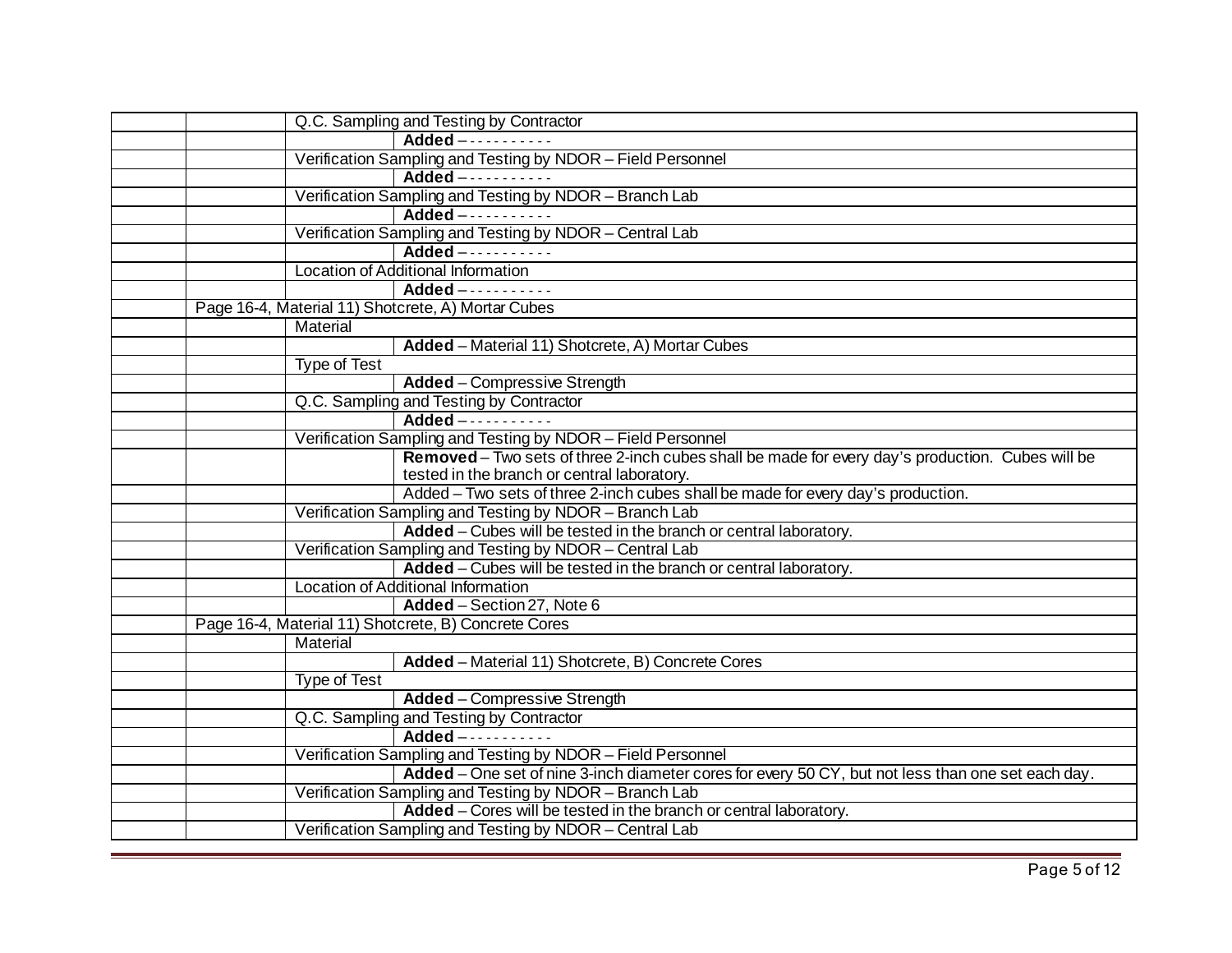| Added – Cores will be tested in the branch or central laboratory.                      |
|----------------------------------------------------------------------------------------|
| Location of Additional Information                                                     |
| Added - Section 27, Note 6                                                             |
| Page 16-5, Material 12) Shotcrete Mix Design                                           |
| Item or Group                                                                          |
| Added - Material 12) Shotcrete Mix Design                                              |
| Sample Required                                                                        |
| Added - New mixes shall be tested and approved by the PCC Engineer prior to production |
| <b>Approved Products List</b>                                                          |
| Added - Yes                                                                            |
| <b>Manufacturer Certified Tests Required</b>                                           |
| Added - Yes                                                                            |
| Manufacturer Certification of Compliance Required                                      |
| $Added - No$                                                                           |
| Location of Additional Information                                                     |
| $Added$ -----------                                                                    |
| Page 16-5, Material 18) Concrete Pavement Repair Flexible Polymer                      |
| Item or Group                                                                          |
| Added - 18) Concrete Pavement Repair Flexible Polymer                                  |
| Sample Required                                                                        |
| Added -----------                                                                      |
| <b>Approved Products List</b>                                                          |
| $Added - Yes$                                                                          |
| <b>Manufacturer Certified Tests Required</b>                                           |
| $Added - No$                                                                           |
| Manufacturer Certification of Compliance Required                                      |
| Added - No                                                                             |
| Location of Additional Information                                                     |
| Added -----------                                                                      |
| Page 16-5, Material 19) Pigmented Concrete Coating                                     |
| Item or Group                                                                          |
| Added - Material 19) Pigmented Concrete Coating                                        |
| <b>Sample Required</b>                                                                 |
| Added -----------                                                                      |
| <b>Approved Products List</b>                                                          |
| $Added - Yes$                                                                          |
| <b>Manufacturer Certified Tests Required</b>                                           |
| $Added - No$                                                                           |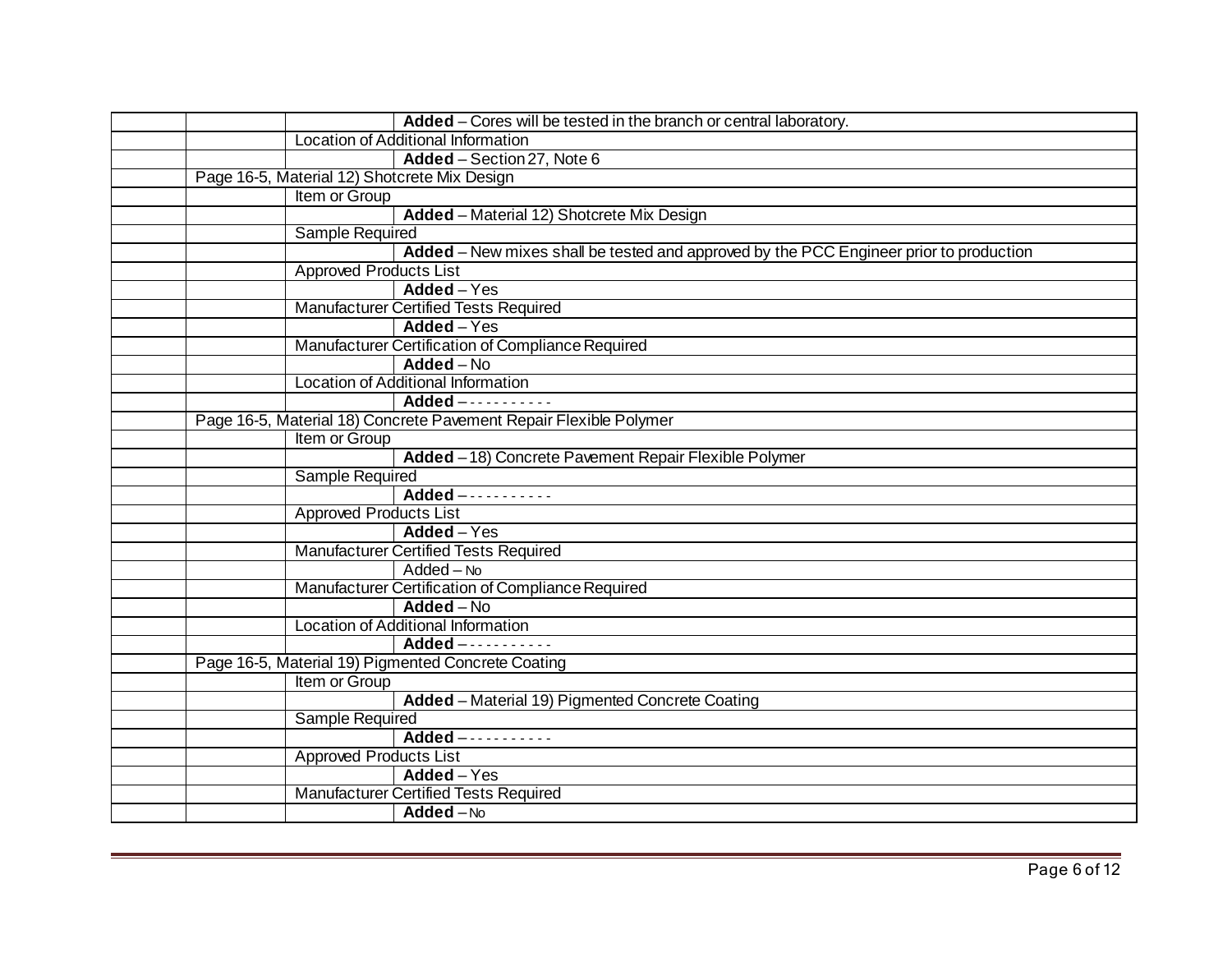|                                                   | Manufacturer Certification of Compliance Required             |
|---------------------------------------------------|---------------------------------------------------------------|
|                                                   | $Added - No$                                                  |
|                                                   | Location of Additional Information                            |
|                                                   | Added -----------                                             |
| Page 16-5, Material 20) Sewer Joint Compound      |                                                               |
| Item or Group                                     |                                                               |
|                                                   | Added - Material 20) Sewer Joint Compound                     |
| Sample Required                                   |                                                               |
|                                                   | Added -----------                                             |
| <b>Approved Products List</b>                     |                                                               |
|                                                   | $Added - Yes$                                                 |
|                                                   | <b>Manufacturer Certified Tests Required</b>                  |
|                                                   | $Added - No$                                                  |
|                                                   | Manufacturer Certification of Compliance Required             |
|                                                   | $Added - No$                                                  |
|                                                   | <b>Location of Additional Information</b>                     |
|                                                   | Added -----------                                             |
| Page 16-5, Material 21) Epoxy Penetrating Sealers |                                                               |
| Item or Group                                     |                                                               |
|                                                   | Added - Material 21) Epoxy Penetrating Sealers                |
| <b>Sample Required</b>                            |                                                               |
|                                                   | Added -----------                                             |
| <b>Approved Products List</b>                     |                                                               |
|                                                   | Added-Yes                                                     |
|                                                   | <b>Manufacturer Certified Tests Required</b>                  |
|                                                   | $Added - No$                                                  |
|                                                   | Manufacturer Certification of Compliance Required             |
|                                                   | $Added - No$                                                  |
|                                                   | Location of Additional Information                            |
|                                                   | Added -----------                                             |
|                                                   | Page 16-5, Material 22) Powdered Epoxy Resin Coating Material |
| Item or Group                                     |                                                               |
|                                                   | Added - Material 22) Powdered Epoxy Resin Coating Material    |
| <b>Sample Required</b>                            |                                                               |
|                                                   | Added -----------                                             |
| <b>Approved Products List</b>                     |                                                               |
|                                                   | Added-Yes                                                     |
|                                                   | <b>Manufacturer Certified Tests Required</b>                  |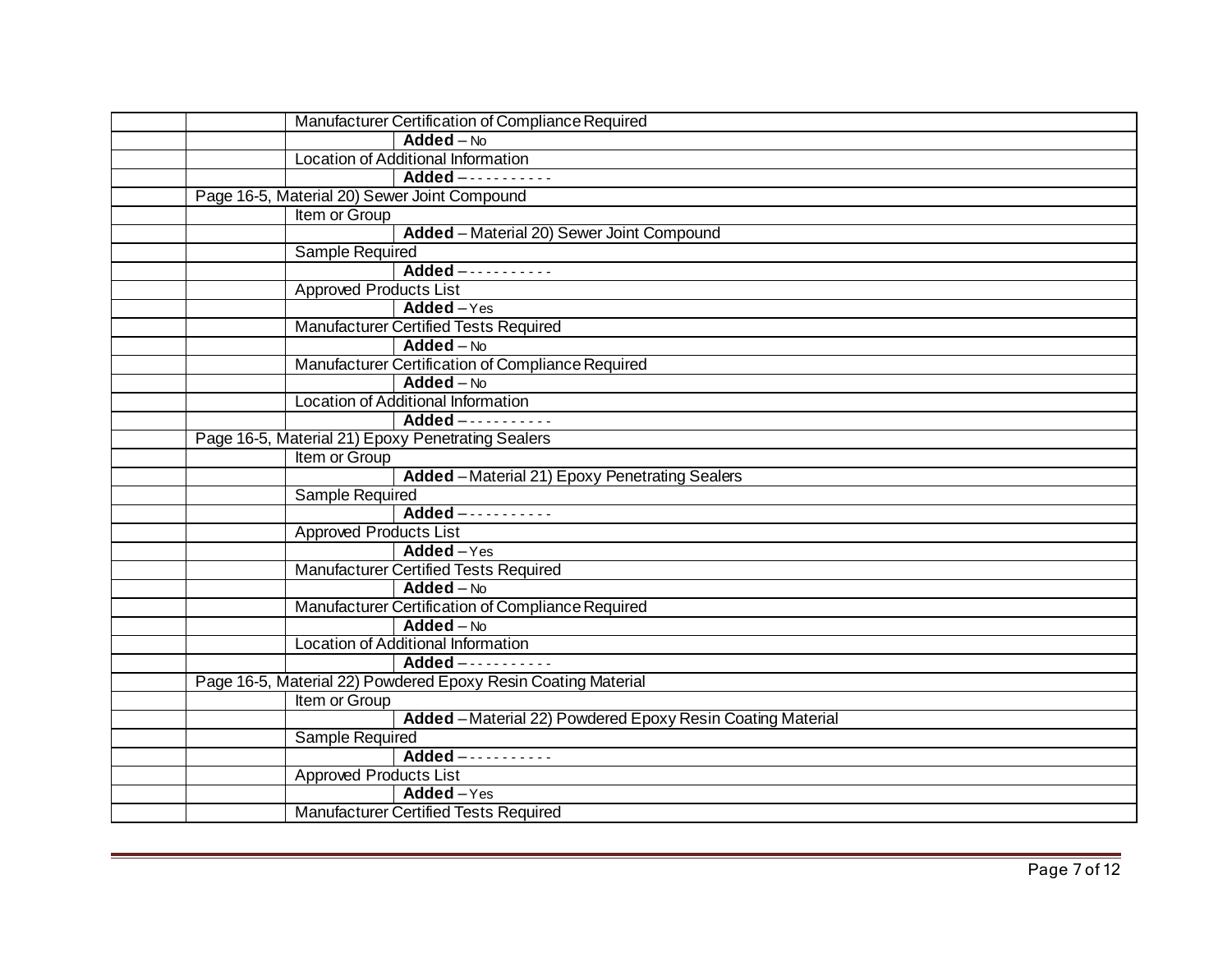| $Added - No$                                                                                   |  |
|------------------------------------------------------------------------------------------------|--|
| Manufacturer Certification of Compliance Required                                              |  |
| $\overline{\mathsf{Added}} - \mathsf{No}$                                                      |  |
| Location of Additional Information                                                             |  |
| $Added$ -----------                                                                            |  |
| Page 16-5, Material 23) Sealing Compounds - Type I (Flow, Self-Leveling) and Type II (Non-Sag) |  |
| Item or Group                                                                                  |  |
| Added - Material 23) Sealing Compounds - Type I (Flow, Self-Leveling) and Type II (Non-Sag)    |  |
| <b>Sample Required</b>                                                                         |  |
| Added -----------                                                                              |  |
| <b>Approved Products List</b>                                                                  |  |
| $Added - Yes$                                                                                  |  |
| <b>Manufacturer Certified Tests Required</b>                                                   |  |
| $Added - No$                                                                                   |  |
| Manufacturer Certification of Compliance Required                                              |  |
| $Added - No$                                                                                   |  |
| Location of Additional Information                                                             |  |
| Added -----------                                                                              |  |
| Page 16-5, Material 24) Bond Breakers for Dowel Bars                                           |  |
| Item or Group                                                                                  |  |
| Added - Material 24) Bond Breakers for Dowel Bars                                              |  |
| <b>Sample Required</b>                                                                         |  |
| Added -----------                                                                              |  |
| <b>Approved Products List</b>                                                                  |  |
| Added-Yes                                                                                      |  |
| <b>Manufacturer Certified Tests Required</b>                                                   |  |
| $Added - No$                                                                                   |  |
| Manufacturer Certification of Compliance Required                                              |  |
| $Added - No$                                                                                   |  |
| Location of Additional Information                                                             |  |
| $Added$ -----------                                                                            |  |
|                                                                                                |  |
| Section 18, Fence, Handrail, and Barrier Rail Materials                                        |  |
| Page 18-1, Material 1) Fence (Barbed Wire, Chain Link Fabric, Right of Way, Woven Wire)        |  |
| Item or Group                                                                                  |  |
| Added - Chain Link Fabric, Right of Way, Woven Wire                                            |  |
| <b>Sample Required</b>                                                                         |  |
| Removed-sample                                                                                 |  |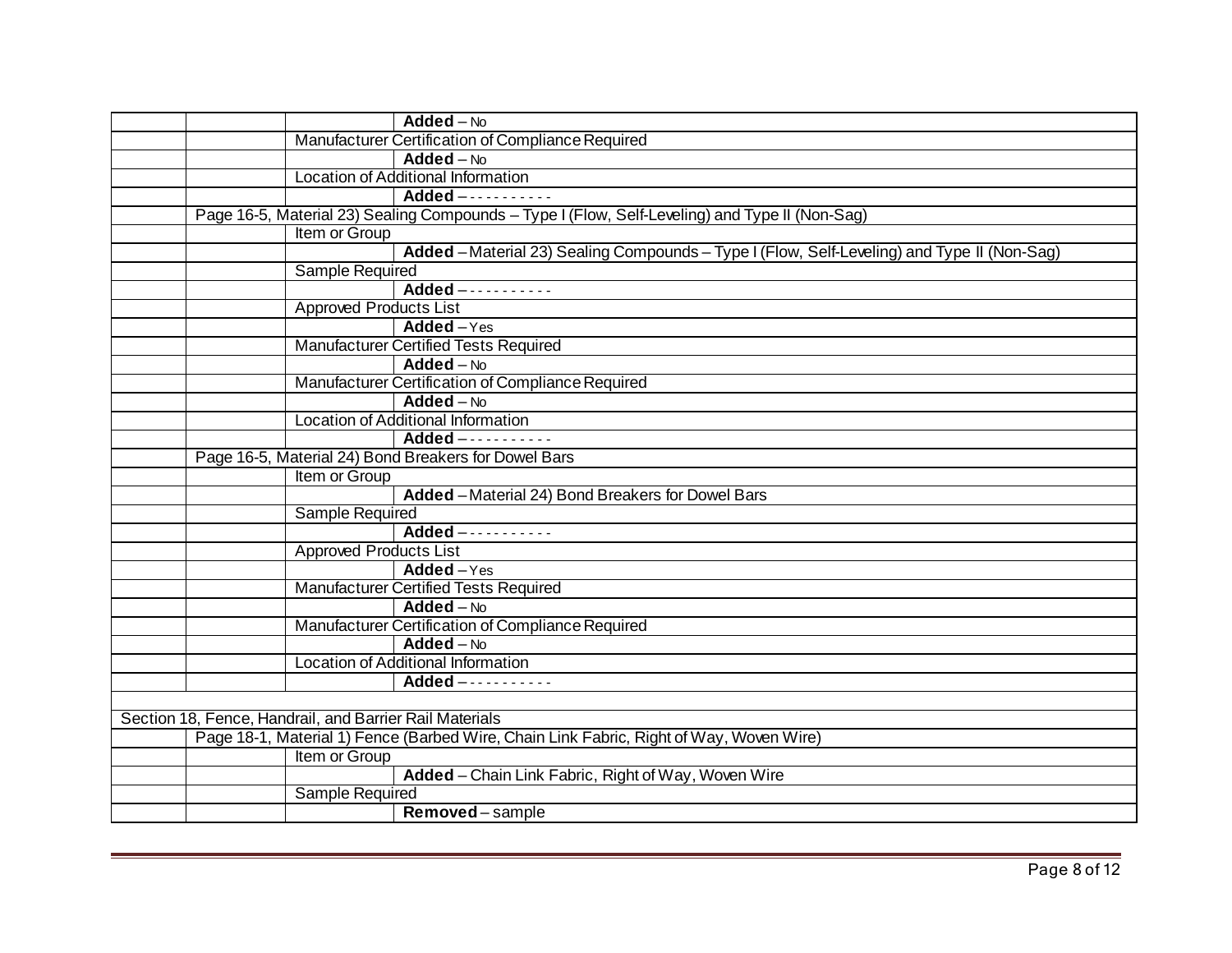|                                           |                                           | Removed-long                                                                                                                   |
|-------------------------------------------|-------------------------------------------|--------------------------------------------------------------------------------------------------------------------------------|
|                                           |                                           | Added - sample, from each type                                                                                                 |
|                                           |                                           | Removed-spools                                                                                                                 |
|                                           |                                           | Added - units                                                                                                                  |
|                                           | Page 18-1, Material 2) Chain Link         |                                                                                                                                |
|                                           | Item or Group                             |                                                                                                                                |
|                                           |                                           | Removed-Chain Link                                                                                                             |
|                                           | Page 18-1, Material 3) Right of Way       |                                                                                                                                |
|                                           | Item or Group                             |                                                                                                                                |
|                                           |                                           | Removed-Right of Way                                                                                                           |
|                                           | Page 18-1, Material 4) Woven Wire         |                                                                                                                                |
|                                           | Item or Group                             |                                                                                                                                |
|                                           |                                           | Removed-Woven Wire                                                                                                             |
|                                           | Page 18-1, Material 5) Welded Wire Fabric |                                                                                                                                |
|                                           | Item or Group                             |                                                                                                                                |
|                                           |                                           | Removed - Welded Wire Fabric                                                                                                   |
|                                           |                                           |                                                                                                                                |
|                                           |                                           | Section 19, Culvert Pipe, Drain Tile, Sewer Pipe, Slope Drains, etc.                                                           |
| (Plastic)                                 |                                           | Page 19-1, Material 1Ab) Culvert, Zinc Coated Galvanized Steel, Aluminum Coated Steel, Polymer Coated Steel, Plastic, Culverts |
|                                           |                                           | <b>Manufacturer Certified Tests Required</b>                                                                                   |
|                                           |                                           | Removed-No                                                                                                                     |
|                                           |                                           | Added - Yes                                                                                                                    |
|                                           |                                           |                                                                                                                                |
| Section 20, Bridge Materials              |                                           |                                                                                                                                |
|                                           |                                           | Page 20-5, Material 29A) Epoxy Polymer Overlay, Type III Epoxy                                                                 |
|                                           | <b>Sample Required</b>                    |                                                                                                                                |
|                                           |                                           | Removed - Yes - One 16-oz. sample for each component                                                                           |
|                                           |                                           | Added - No                                                                                                                     |
|                                           |                                           |                                                                                                                                |
| Section 21, Lighting and Signal Materials |                                           |                                                                                                                                |
|                                           |                                           | Page 21-2, Material 2G) Electrical Items, Electrical Wire and Cable                                                            |
|                                           | Sample Required                           |                                                                                                                                |
|                                           |                                           | Removed – If requested by the Materials and Research Division, a manufacturer's certified test report<br>may also be required. |
|                                           |                                           | <b>Manufacturer Certified Tests Required</b>                                                                                   |
|                                           |                                           | Removed-Yes                                                                                                                    |
|                                           |                                           | Added - No                                                                                                                     |
|                                           |                                           |                                                                                                                                |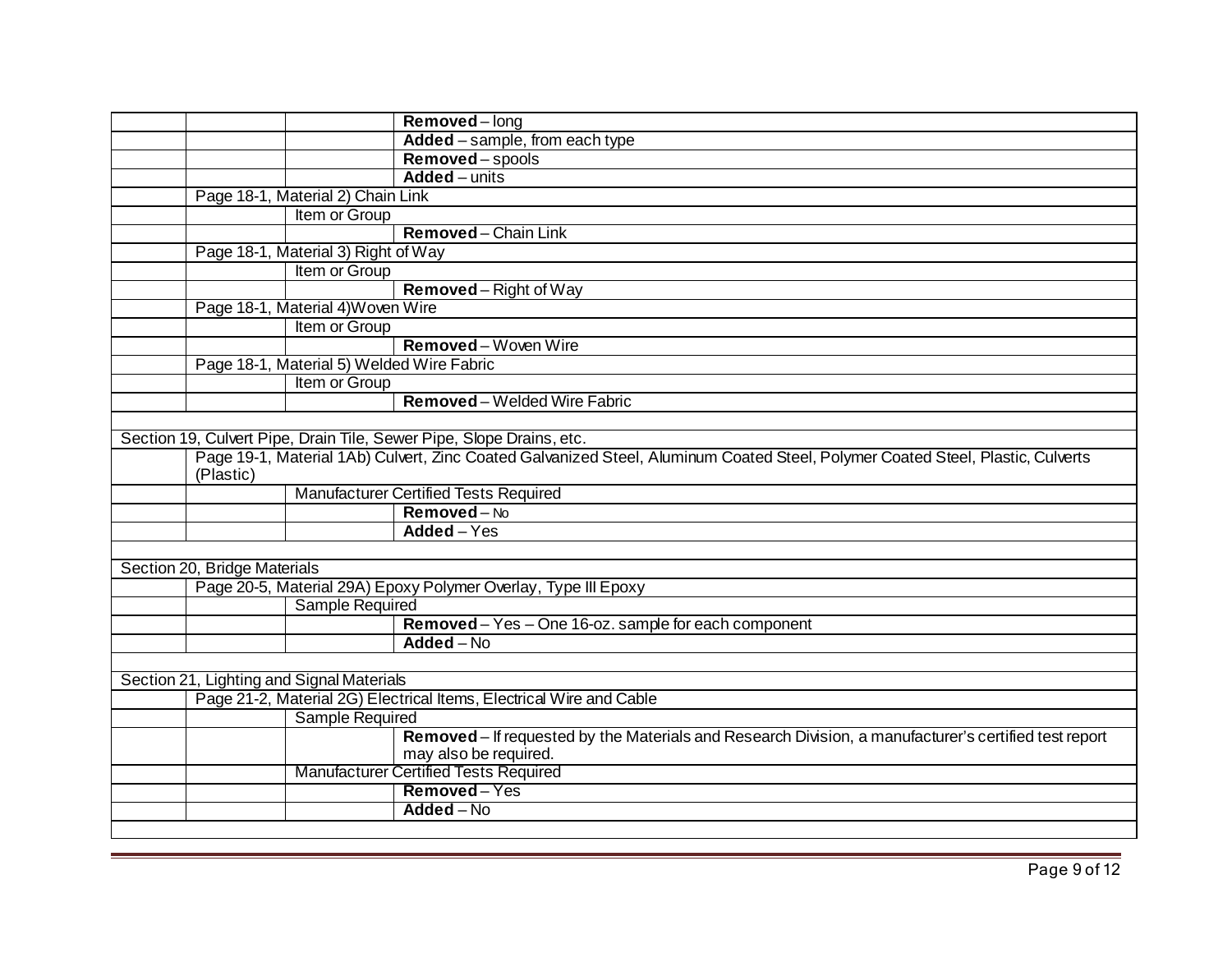| Page 22-1, Material 3) Detachable Letters, Numerals, Symbols, and Border<br>Item or Group<br>Removed - Material 3) Detachable Letters, Numerals, Symbols, and Border<br><b>Sample Required</b><br>Removed - No<br><b>Approved Products List</b><br>Removed - No<br><b>Manufacturer Certified Tests Required</b><br>Removed - No | Section 21, Signing Materials |                                                                                                             |
|---------------------------------------------------------------------------------------------------------------------------------------------------------------------------------------------------------------------------------------------------------------------------------------------------------------------------------|-------------------------------|-------------------------------------------------------------------------------------------------------------|
|                                                                                                                                                                                                                                                                                                                                 |                               |                                                                                                             |
|                                                                                                                                                                                                                                                                                                                                 |                               |                                                                                                             |
|                                                                                                                                                                                                                                                                                                                                 |                               |                                                                                                             |
|                                                                                                                                                                                                                                                                                                                                 |                               |                                                                                                             |
|                                                                                                                                                                                                                                                                                                                                 |                               |                                                                                                             |
|                                                                                                                                                                                                                                                                                                                                 |                               |                                                                                                             |
|                                                                                                                                                                                                                                                                                                                                 |                               |                                                                                                             |
|                                                                                                                                                                                                                                                                                                                                 |                               |                                                                                                             |
|                                                                                                                                                                                                                                                                                                                                 |                               |                                                                                                             |
| Manufacturer Certification of Compliance Required                                                                                                                                                                                                                                                                               |                               |                                                                                                             |
| Removed-Yes                                                                                                                                                                                                                                                                                                                     |                               |                                                                                                             |
| Location of Additional Information                                                                                                                                                                                                                                                                                              |                               |                                                                                                             |
| Removed-Section 27, Note 21                                                                                                                                                                                                                                                                                                     |                               |                                                                                                             |
| Page 22-1, Material 4) Reflective Sheeting                                                                                                                                                                                                                                                                                      |                               |                                                                                                             |
| <b>Approved Products List</b>                                                                                                                                                                                                                                                                                                   |                               |                                                                                                             |
| Removed-No                                                                                                                                                                                                                                                                                                                      |                               |                                                                                                             |
| Added - Yes                                                                                                                                                                                                                                                                                                                     |                               |                                                                                                             |
| Manufacturer Certification of Compliance Required                                                                                                                                                                                                                                                                               |                               |                                                                                                             |
| Removed-Yes                                                                                                                                                                                                                                                                                                                     |                               |                                                                                                             |
| $Added - No$                                                                                                                                                                                                                                                                                                                    |                               |                                                                                                             |
|                                                                                                                                                                                                                                                                                                                                 |                               |                                                                                                             |
| Section 23, Traffic Control                                                                                                                                                                                                                                                                                                     |                               |                                                                                                             |
| Page 23-1, Material 1A) Barricade Warning Sign, Drum, and Tubular Post Reflective Material, Barricades/Plastic Drums                                                                                                                                                                                                            |                               |                                                                                                             |
| Item or Group                                                                                                                                                                                                                                                                                                                   |                               |                                                                                                             |
| $Added - A)$ Barricades/Plastic Drums                                                                                                                                                                                                                                                                                           |                               |                                                                                                             |
| <b>Sample Required</b>                                                                                                                                                                                                                                                                                                          |                               |                                                                                                             |
|                                                                                                                                                                                                                                                                                                                                 |                               | Added - Yes - When fewer than 50 devices are furnished, test the retroreflectivity of one of every five, or |
|                                                                                                                                                                                                                                                                                                                                 |                               | a minimum of two each, whichever is greater. When 50 or more of any one device are furnished, test the      |
| retroreflectivity of one of every ten.                                                                                                                                                                                                                                                                                          |                               |                                                                                                             |
| <b>Approved Products List</b>                                                                                                                                                                                                                                                                                                   |                               |                                                                                                             |
| $Added - No$                                                                                                                                                                                                                                                                                                                    |                               |                                                                                                             |
| <b>Manufacturer Certified Tests Required</b>                                                                                                                                                                                                                                                                                    |                               |                                                                                                             |
| Added - No                                                                                                                                                                                                                                                                                                                      |                               |                                                                                                             |
| Manufacturer Certification of Compliance Required                                                                                                                                                                                                                                                                               |                               |                                                                                                             |
| Added - No                                                                                                                                                                                                                                                                                                                      |                               |                                                                                                             |
| Location of Additional Information                                                                                                                                                                                                                                                                                              |                               |                                                                                                             |
| Added -----------                                                                                                                                                                                                                                                                                                               |                               |                                                                                                             |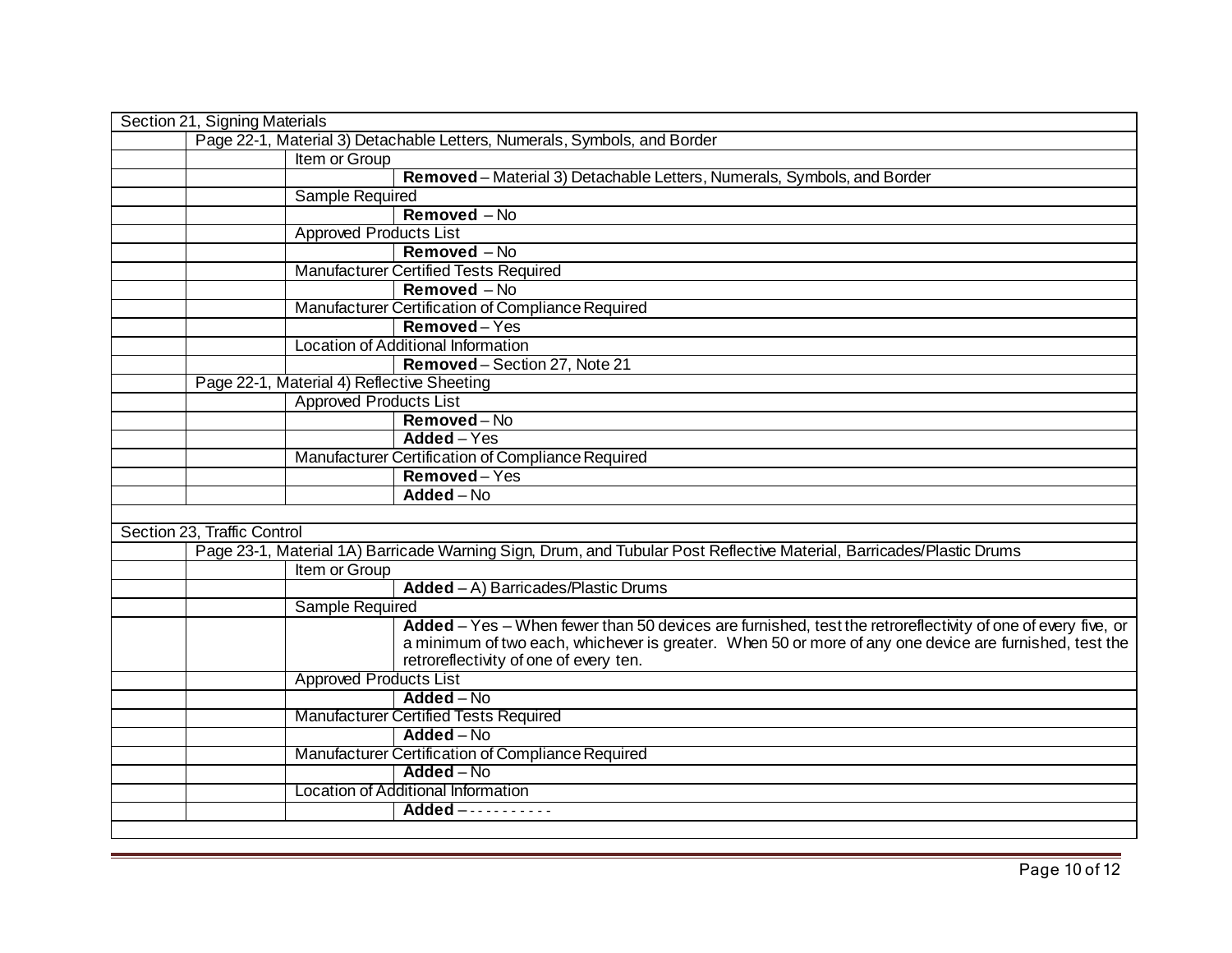| Section 24, Roadside Development and Erosion Control |                                                                                                                                              |
|------------------------------------------------------|----------------------------------------------------------------------------------------------------------------------------------------------|
| Page 24-1, Material 8) Turbidity Barrier             |                                                                                                                                              |
| Item or Group                                        |                                                                                                                                              |
|                                                      | Added $-8$ ) Turbidity Barrier                                                                                                               |
| <b>Sample Required</b>                               |                                                                                                                                              |
|                                                      | $Added - No$                                                                                                                                 |
|                                                      | <b>Approved Products List</b>                                                                                                                |
|                                                      | Added - Yes                                                                                                                                  |
|                                                      | <b>Manufacturer Certified Tests Required</b>                                                                                                 |
|                                                      | Added - No                                                                                                                                   |
|                                                      | Manufacturer Certification of Compliance Required                                                                                            |
|                                                      | $Added - No$                                                                                                                                 |
|                                                      | Location of Additional Information                                                                                                           |
|                                                      | Added -----------                                                                                                                            |
|                                                      |                                                                                                                                              |
| Section 20, Bridge Materials                         |                                                                                                                                              |
|                                                      | Page 25-2, Material 19B) High Friction Surface Treatment, Polymer Binder Resin                                                               |
| <b>Sample Required</b>                               |                                                                                                                                              |
|                                                      | Removed - Yes - One 16-oz. sample for each component                                                                                         |
|                                                      | Added - No                                                                                                                                   |
|                                                      |                                                                                                                                              |
| Section 27, Notes                                    |                                                                                                                                              |
| Page 27-3, Note 6, Portland Cement Concrete          |                                                                                                                                              |
|                                                      | <b>Added</b> - /Concrete Cores                                                                                                               |
|                                                      | Removed - Two inch cube molds must be used on all projects. Two sets of three 2-inch cubes must be<br>made daily in the field.               |
|                                                      | Added - or cores                                                                                                                             |
|                                                      |                                                                                                                                              |
|                                                      | Section 28, Quality Assurance Program for Construction Materials, Table A1, Test Methods for Qualification of Sampling and Testing Personnel |
|                                                      | Page 28-A-4, Concrete Field Technician, Shotcrete Technician                                                                                 |
|                                                      | Concrete Field Technician                                                                                                                    |
|                                                      | Added - Shotcrete Technician (5 Year)                                                                                                        |
|                                                      | Page 28-A-8, Concrete Field Technician, Shotcrete Technician                                                                                 |
|                                                      | Concrete Field Technician                                                                                                                    |
|                                                      | <b>Added</b> - Shotcrete Technician                                                                                                          |
|                                                      | Added - A Shotcrete Technician is an individual who has the knowledge and ability to properly perform                                        |
|                                                      | the installation of Shotcrete material. The certified individual will share credentials, project experience,                                 |
|                                                      | and complete a test panel.                                                                                                                   |
|                                                      | Training Coordinated By: NDOR Materials & Research or Designee                                                                               |